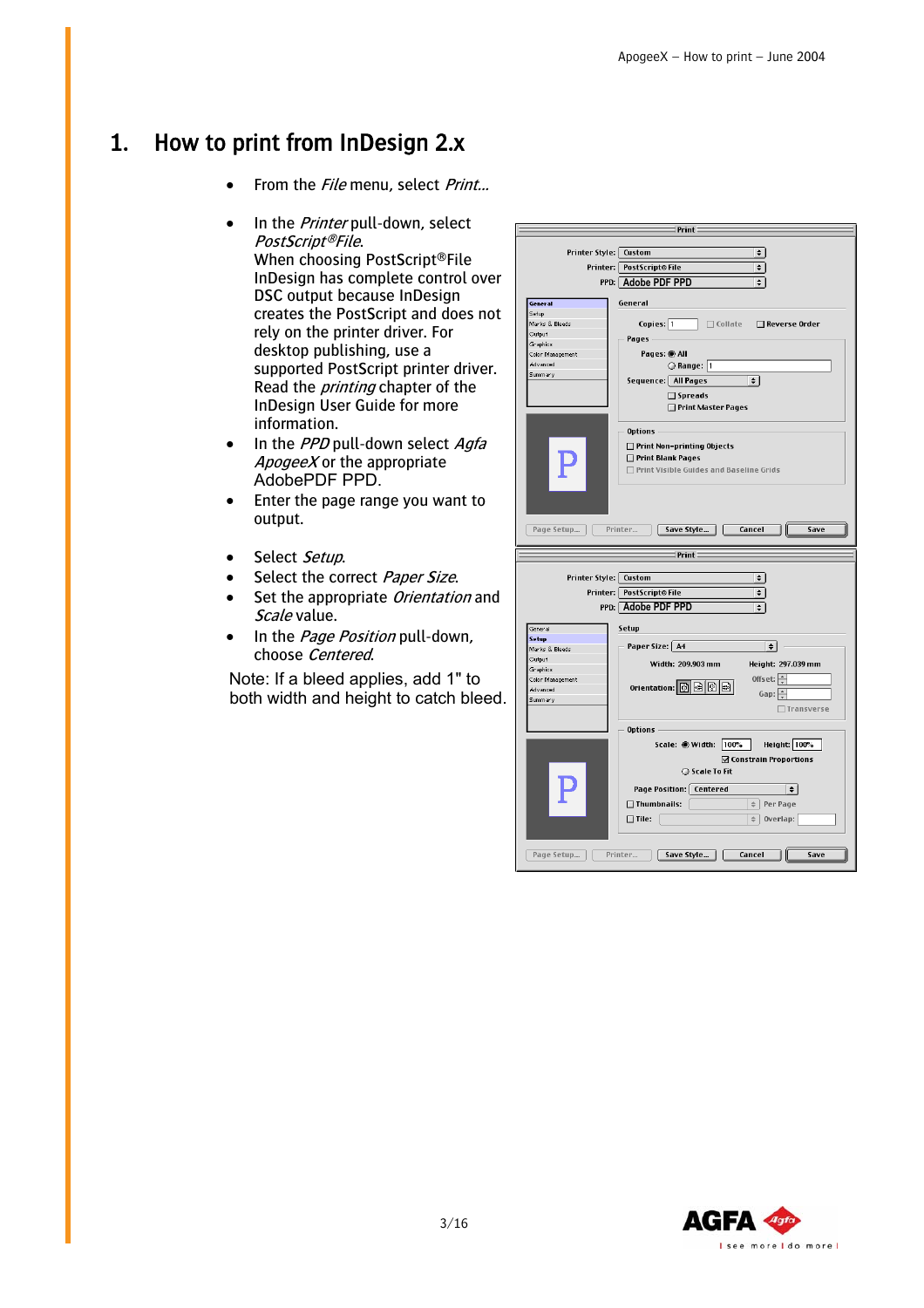- Select Marks & Bleeds.
- Fill in the *Bleed* amount if required. Use . .25"

 $\mathbf{r}$ 

 $\mathbb{I}$ 

|                                                                                                                | Print                                                                                                                                                                                           |                                                                                        |
|----------------------------------------------------------------------------------------------------------------|-------------------------------------------------------------------------------------------------------------------------------------------------------------------------------------------------|----------------------------------------------------------------------------------------|
|                                                                                                                | Printer Style:   Custom<br>Printer: PostScript® File<br>PPD: Adobe PDF PPD                                                                                                                      | $\div$<br>$\div$<br>$\div$                                                             |
| General<br>Setup<br><b>Marks &amp; Bleeds</b><br>Output<br>Graphics<br>Color Management<br>Advanced<br>Summary | <b>Marks &amp; Bleeds</b><br><b>Marks</b><br>□ All Printer's Marks<br>$\Box$ Crop Marks<br>$\Box$ Bleed Marks<br>$\Box$ Registration Marks<br><b>Color Bars</b><br>п<br>$\Box$ Page Information | ۱÷<br>Type: Default<br>ا⇒<br>Weight: $\vert 0.25$ pt<br>Offset: $\frac{1}{2}$ 2.117 mm |
| Page Setup                                                                                                     | <b>Bleed</b><br>Top: $\leftarrow$ .25"<br>Bottom: $\frac{25}{3}$ .25"<br>Save Style<br>Printer                                                                                                  | Left: - 25"<br>Right: 9.25"<br>Cancel<br>Save                                          |

 $Print$ 

- Select Output.
- In the *Color* pull-down, select In-RIP Separations.
- $\bullet$  In the *Inks* section, you can convert colors to CMYK or remap spot colors.

|                                | Printer Style:   Custom<br>÷                                                                                           |  |  |  |  |  |
|--------------------------------|------------------------------------------------------------------------------------------------------------------------|--|--|--|--|--|
|                                |                                                                                                                        |  |  |  |  |  |
| Printer: PostScript® File<br>≑ |                                                                                                                        |  |  |  |  |  |
| PPD: Adobe PDF PPD<br>$\div$   |                                                                                                                        |  |  |  |  |  |
| General                        | Output                                                                                                                 |  |  |  |  |  |
| Setup                          |                                                                                                                        |  |  |  |  |  |
| Marks & Bleeds                 | Color:   In-RIP Separations<br>$\div$<br>□ Text as Black                                                               |  |  |  |  |  |
| Output                         | Off<br>$\div$                                                                                                          |  |  |  |  |  |
| Graphics                       | Trapping:                                                                                                              |  |  |  |  |  |
| Color Management               | Flip:<br>None<br>÷١<br>$\Box$ Negative                                                                                 |  |  |  |  |  |
| Advanced                       | Screening:   100/1200 STD, AS, ABS<br>$\div$                                                                           |  |  |  |  |  |
| Summary                        | Inks -                                                                                                                 |  |  |  |  |  |
|                                | A<br>Ink<br>Frequency<br>Angle                                                                                         |  |  |  |  |  |
|                                | B<br>15<br>Process Cyan<br>100                                                                                         |  |  |  |  |  |
|                                | B<br><b>Process Magenta</b><br>100<br>75                                                                               |  |  |  |  |  |
|                                | A<br>Process Yellow<br>100<br>$\circ$                                                                                  |  |  |  |  |  |
|                                | 區<br>Process Black<br>100<br>45                                                                                        |  |  |  |  |  |
|                                |                                                                                                                        |  |  |  |  |  |
|                                |                                                                                                                        |  |  |  |  |  |
|                                |                                                                                                                        |  |  |  |  |  |
|                                | Frequency: 100<br>Ipi<br>□ Simulate Overprint                                                                          |  |  |  |  |  |
|                                | Angle: $\sqrt{75}$<br>$\circ$<br>Ink Manager                                                                           |  |  |  |  |  |
|                                | Print                                                                                                                  |  |  |  |  |  |
|                                | Printer Style:   Custom<br>÷<br>PostScript® File<br>$\overline{\bullet}$<br>Printer: I<br>PPD: Adobe PDF PPD<br>$\div$ |  |  |  |  |  |
| General                        | Graphics                                                                                                               |  |  |  |  |  |
| Setup                          |                                                                                                                        |  |  |  |  |  |
| Marks & Bleeds                 | <b>Images</b>                                                                                                          |  |  |  |  |  |
| Output                         | Send Data:   All<br>$\div$                                                                                             |  |  |  |  |  |
| <b>Graphics</b>                |                                                                                                                        |  |  |  |  |  |
| Color Management<br>Advanced   | <b>Fonts</b>                                                                                                           |  |  |  |  |  |
| Summary                        | Download:   Complete<br>$\div$                                                                                         |  |  |  |  |  |
|                                |                                                                                                                        |  |  |  |  |  |
|                                | □ Download PPD Fonts                                                                                                   |  |  |  |  |  |
|                                | PostScript®: Level 3<br>$\div$                                                                                         |  |  |  |  |  |
|                                |                                                                                                                        |  |  |  |  |  |
|                                | Data Format:  <br>Binary<br>$\div$                                                                                     |  |  |  |  |  |
|                                |                                                                                                                        |  |  |  |  |  |
| Page Setup                     | Save Style<br>Cancel<br>Save<br>Printer                                                                                |  |  |  |  |  |



- Select Graphics.
- In the *Send Data* pull-down, select All.
- In the *Download* pull-down of the Fonts section, select Complete.
- In the *PostScript®* pull-down, select Level 3.
- In the *Data Format* pull-down, select Binary.